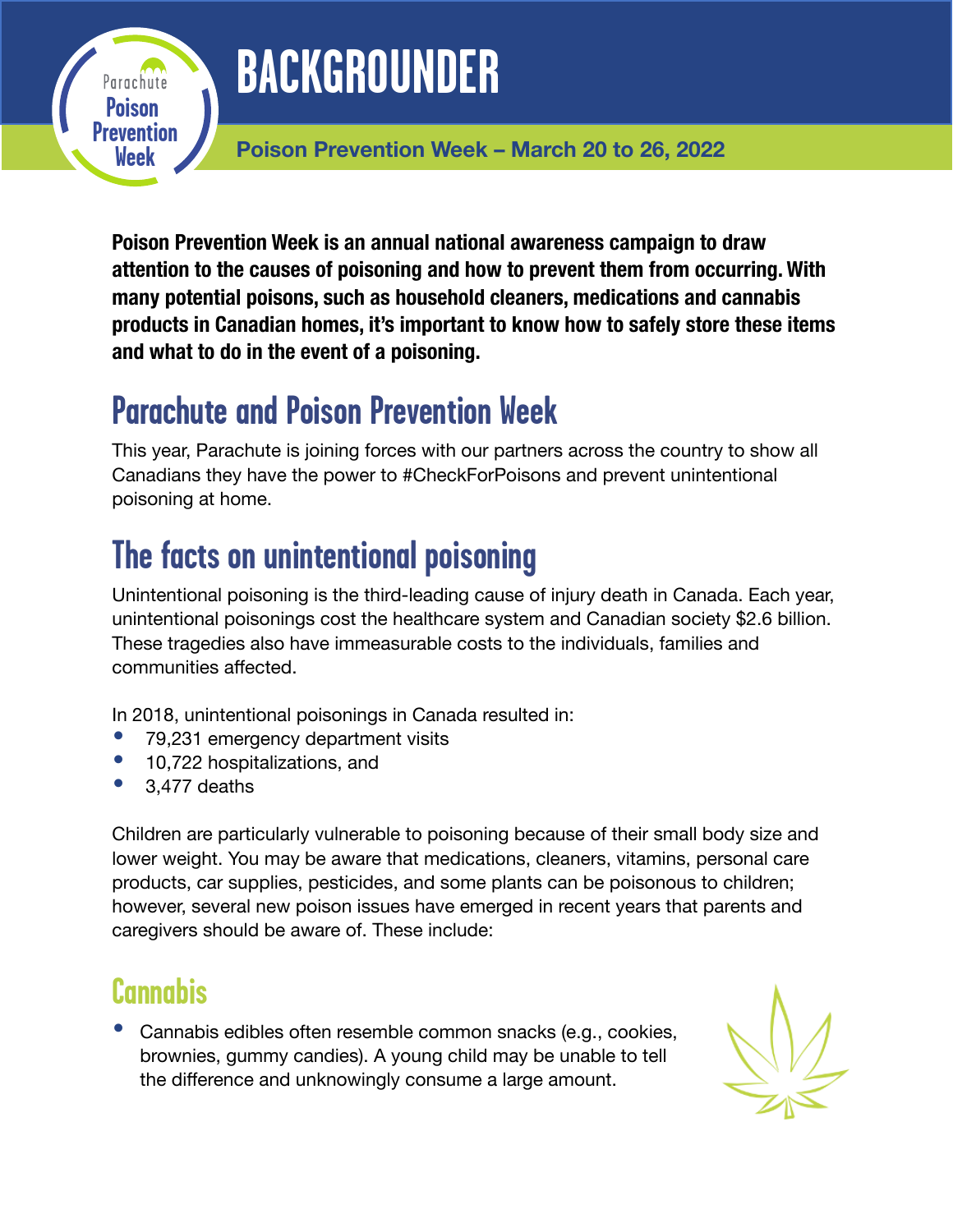- Cannabis edibles can have a stronger, more prolonged effect on the body than other forms of cannabis. Ingesting cannabis is the most common cause of cannabis poisoning in children.
- 94 per cent of Canadian parents who use cannabis agree it is their responsibility to safely store their cannabis products; yet, only 41 per cent strongly agree that they are aware of guidelines on how to store cannabis safely.
- Legal cannabis products in Canada must meet requirements about packaging and THC content. Parents and caregivers should be aware that unlicensed (illegal) products are often sold in unsafe packaging and might be stronger and more harmful to children.

## **E-Cigarettes**

- Liquid nicotine refills for e-cigarettes are sold in flavours that may be appealing to children. Nicotine can be harmful to a child if they put it in their mouth, swallow it or spill it on their skin.
- Exposures related to e-cigarettes have been on the rise since 2012, with children younger than five years old accounting for 44 per cent. More than half of these cases have resulted from unintentional ingestion of e-cigarette liquid.

#### **Hand sanitizers and bleach**

- While these products are not new to Canadian homes, the COVID-19 pandemic increased focus on handwashing, cleaning and disinfecting.
- The number of calls to poison centres regarding hand sanitizers, bleaches and disinfectants was significantly higher in 2020 and 2021, compared to 2019.

#### **Laundry detergent pods**

- Colourful, transparent laundry detergent pods may look like candies or toys to children.
- Laundry detergent pods can harm a child if ingested, or if the liquid squirts into their eyes.